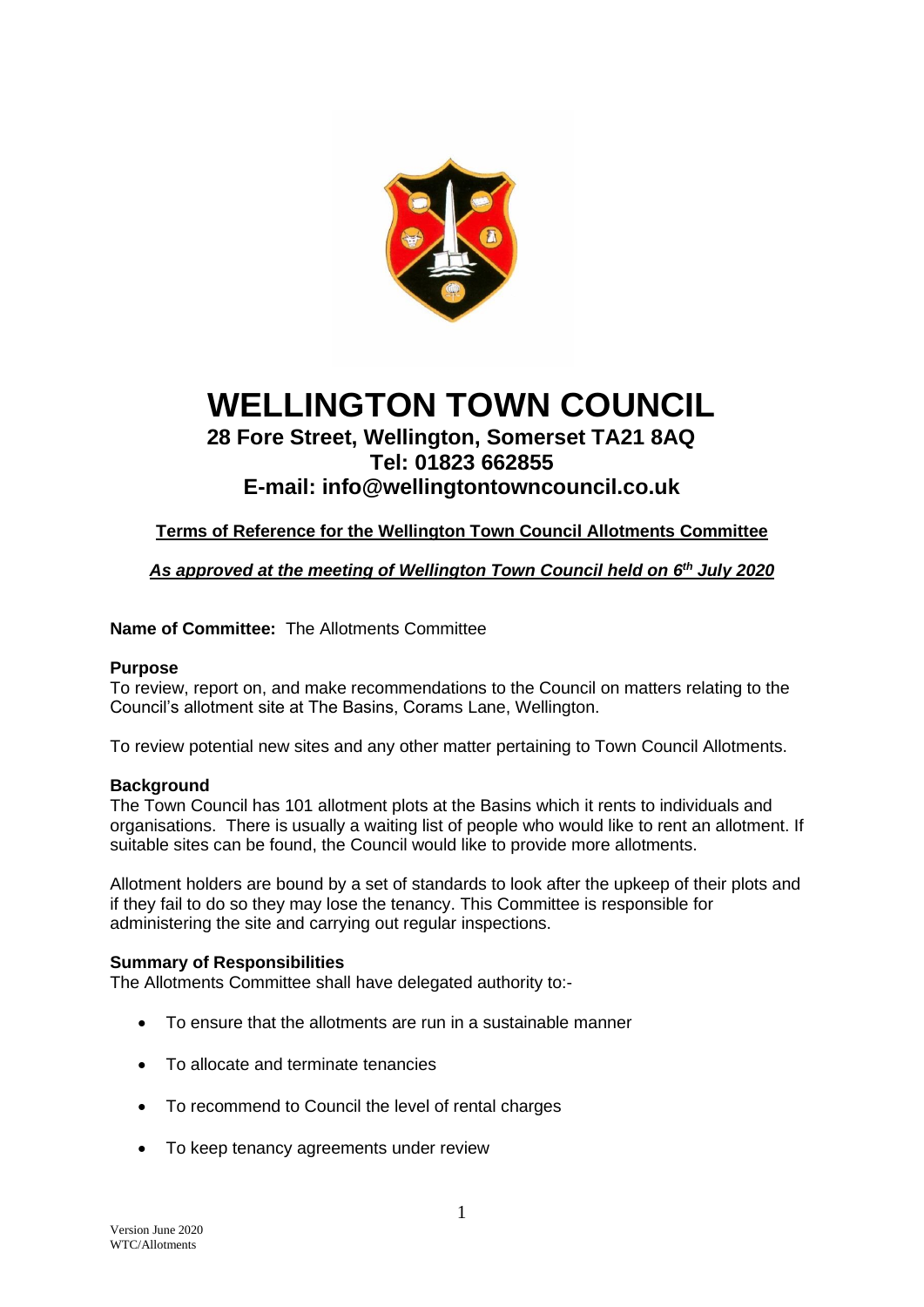• To investigate the provision of further allotments in the Town

#### **Status**

The Allotments Committee is a fully constituted Committee*.* It has elected membership, however all Councillors are welcome to attend any meetings of the group.

#### **Reporting**

The committee will provide a regular update for discussion and consideration at each Council meeting following a meeting of the committee.

#### **Membership**

The Committee will comprise 6 Councillors, elected annually at the Annual Council meeting, or at any other Council meeting should an interim need arise.

Should any Committee Member resign, the Chairman will consult with the other members and, if it is deemed necessary, seek another Councillor to fill the vacancy, which shall be decided by election at the subsequent Council meeting.

Current plot holders are invited to attend each meeting.

2019-20 Membership; Councillors: Janet Lloyd (chair), Chris Booth, James Hunt, Mike McGuffie, Vivienne Stock-Williams, Marcus Barr.

#### **Delegated Authority to Authorise Payments**

- The Committee has delegated authority from the Council to incur individual expenses relating to the Committee's core responsibilities to a maximum of £1,000 (per item) to be taken from the relevant budget. No other expenditure may be permitted without express approval from the Council. All items of expenditure will be reported to the next Council meeting.
- In the event that more than £1,000 is required for any one item of expenditure, the Committee will seek the express approval of the Council before proceeding.

#### **Operation of the Committee**

- The Committee has power to operate only as set out in these Terms of Reference. Unless relating to decisions regarding expenditure where the delegated authority to incur expenditure has been granted, members will only have decision-making authority when voting at full Council on issues presented by Committee and relevant to its operational remit.
- Meetings of the Committee will be held at least four times a year, as and when designated by the Chairman or Clerk, and subject to availability.
- A chairman of the Committee will be appointed at the first Committee meeting following the Annual Meeting of the Council.
- If the Chairman is not able to attend a meeting another Member will undertake to act as Chairman for the duration of the meeting in question.
- The Committee will make decisions by consensus demonstrated by a simple majority vote of those members of the Committee present at any meeting.
- In the case of a tied vote, the Chairman will cast the deciding vote.